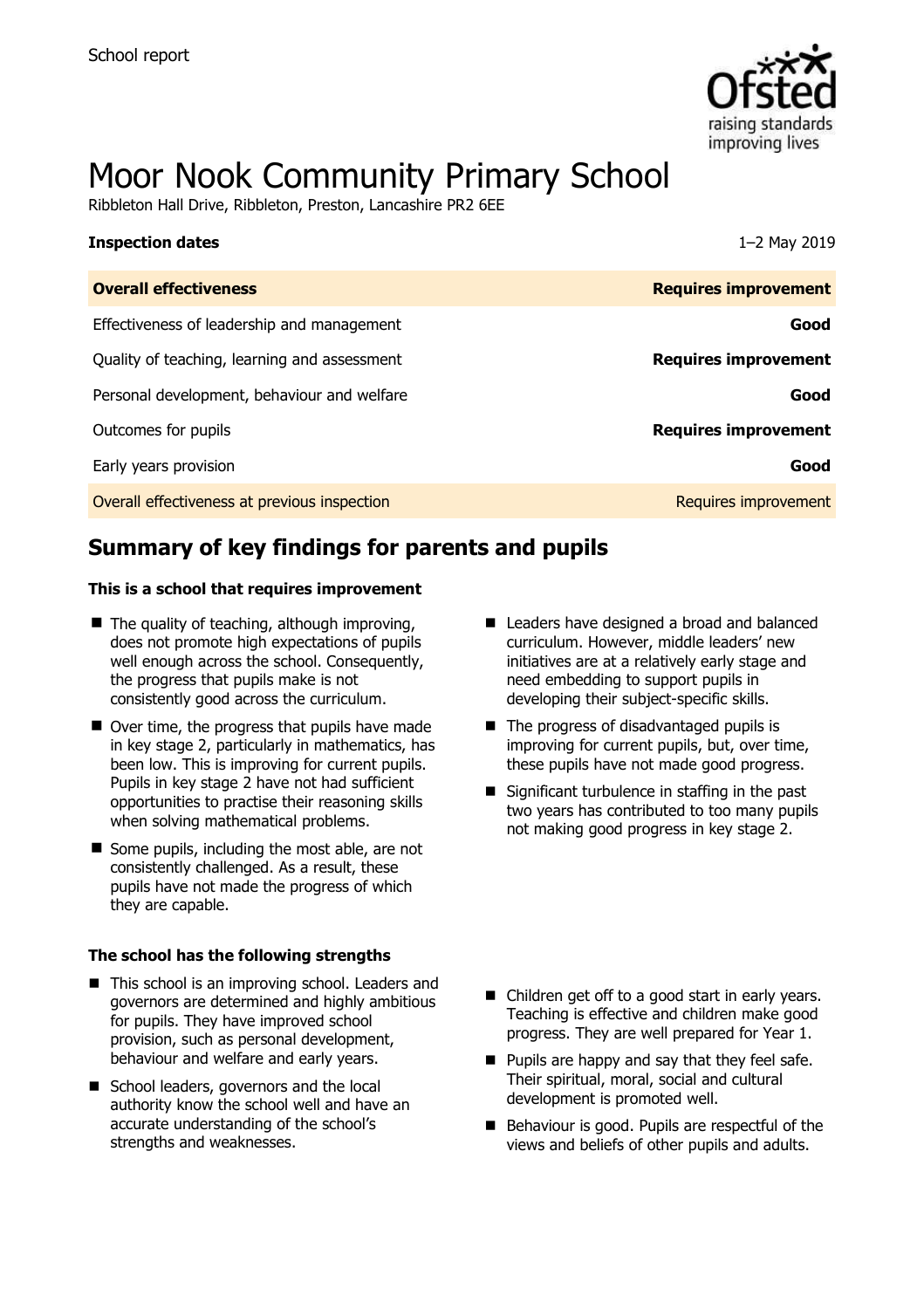

# **Full report**

### **What does the school need to do to improve further?**

- **IMPROPED the quality of teaching, learning and progress, particularly in mathematics, by** ensuring that:
	- teachers have high expectations for all pupils
	- work is appropriately challenging for all pupils, particularly the disadvantaged and most able
	- recent initiatives to improve pupils' recall and reasoning skills are built on so that differences are diminished in pupils' learning in key stage 2.
- Continue to develop the effectiveness of leadership and management by ensuring that:
	- middle leaders develop the curriculum to promote pupils' subject-specific skills consistently well across subjects
	- the sharp focus on the way in which the pupil premium is used further improves the progress made by disadvantaged pupils across the curriculum.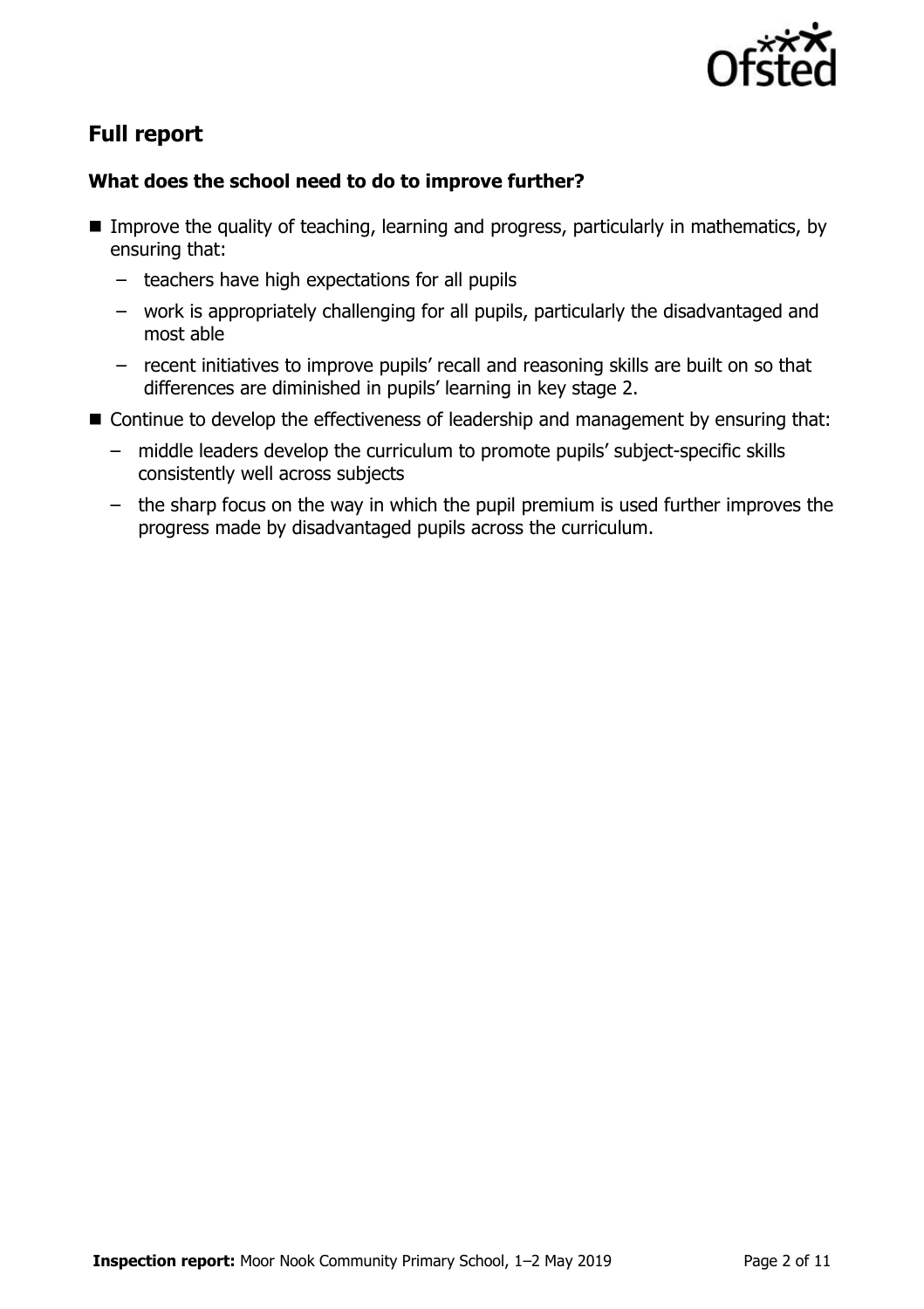

# **Inspection judgements**

#### **Effectiveness of leadership and management Good**

- This is an improving school. Following a period of high staff turnover, the new leadership team has taken determined action to improve teaching and raise outcomes. They have successfully improved the early years and pupils' personal development, behaviour and welfare. These improvements ensure good foundations for the future. This demonstrates there is good capacity for future improvement.
- $\blacksquare$  Over time, the progress of pupils in key stage 2, including disadvantaged pupils, in mathematics has been weak. While the progress made by current pupils is stronger, leaders recognise more needs to be done to improve the progress they make.
- The headteacher works closely with the governors, and senior and middle leaders, to bring about improvements. With effective support from local authority advisers, senior leaders have taken steps to improve the quality of teaching. The quality of monitoring is much stronger and as a result, leaders have a much more accurate view of the school's strengths and what needs to be improved. They have focused on the right areas for improvement and have targeted professional development to raise standards. Although teaching is not yet consistently good, attainment and progress are improving for current pupils.
- Links with parents and carers are good. The majority of parents say their children are happy and well looked after in school. While most parents hold a positive view of the school, some are concerned with past staffing instability. A minority say that their children are not challenged sufficiently and do not make the progress they could.
- $\blacksquare$  Significant turbulence in staffing in the past two years has contributed to too many pupils not making good progress in key stage 2, particularly in mathematics. This situation is changing quickly. Leaders have recruited carefully and there is now a stable team of staff who are focused and determined in their roles. Although there are early signs of progress improving, it is not consistently good. Too many most-able pupils do not reach the higher standards of which they are capable.
- The use of pupil premium funding has ensured that the personal development and welfare of disadvantaged pupils have improved considerably since the last inspection. For example, pupils access a free breakfast club which has a positive impact on punctuality and behaviour. The use of this funding has also begun to improve the academic progress of current pupils.
- Leaders have significantly improved the school environment so that it is engaging and vibrant. As a result, pupils feel safe and happy, and enjoy coming to school.
- Leaders provide staff with opportunities for high-quality continuous professional development. This is having a positive impact on the improving quality of teaching and learning. For example, the mathematics lead has provided training for staff on developing rapid recall and reasoning skills in some classes. Although at an early stage, this is having a positive impact.
- Pupils with special educational needs and/or disabilities (SEND) are supported well, and their progress is tracked accurately. Consequently, the special educational needs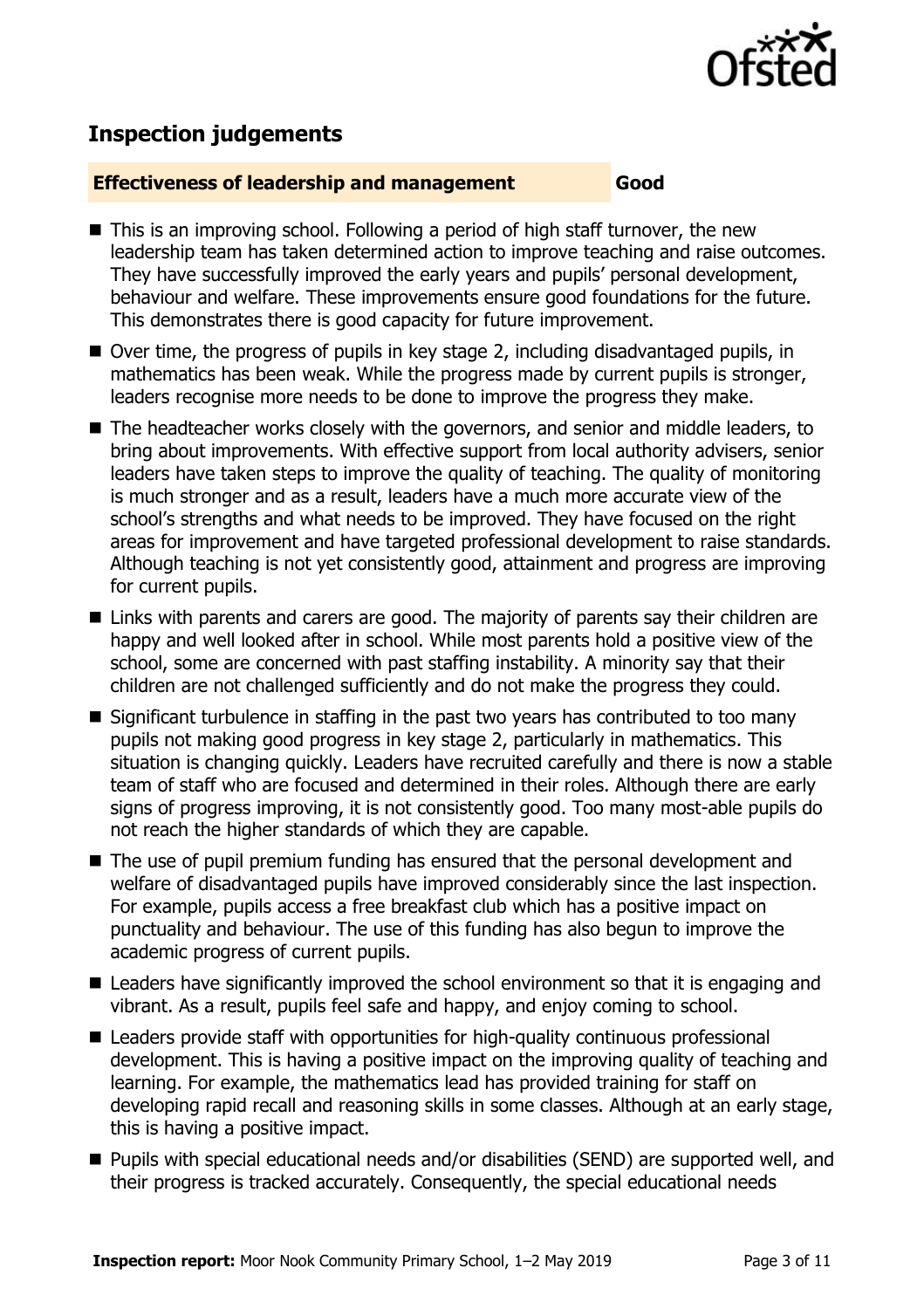

funding is used effectively by leaders and pupils make good progress.

- The curriculum is broad and balanced. It has been revised by leaders and designed to provide rich opportunities for pupils' learning. This includes themed curriculum weeks and visits. For example, Year 6 pupils benefit from a residential visit to Coniston. Teachers make links which help pupils to develop literacy and numeracy skills across the curriculum, such as writing in history topics. There is also a range of extracurricular activities which include clubs for gardening and art.
- Leaders ensure that pupils are well prepared for life in modern Britain. For example, there is an elected school council and pupils talk confidently about democracy. They also learn about Christianity and other faiths such as Islam. The curriculum effectively develops pupils' spiritual, moral, social and cultural knowledge.
- The school makes good use of sport premium funding to enhance the health and wellbeing of all pupils. Sports coaches work regularly with pupils, who have many opportunities to participate in a range of activities, both in class time and out of school, for example in dance, yoga and cricket.

#### **Governance of the school**

- Governance has improved since the last inspection. Governors now have an accurate understanding of the strengths and weaknesses of the school. They are closely involved in monitoring school performance alongside school leaders. Leaders provide governors with accurate evaluations and areas for improvement. This ensures that governors are well informed when deciding school priorities.
- Governors play a key role in identifying where teaching expertise needs to strengthen. This helps them to make strategic recruitment decisions and ensures that staffing is more stable and has a stronger balance of skills and expertise.
- $\blacksquare$  The impact of training by the local authority is evident in how much more informed governors are regarding school performance and how well they now challenge and hold leaders to account, particularly regarding school data. For example, they have prioritised improving outcomes for most-able pupils.
- Governors have strengthened their understanding of school leadership with the support of the local authority advisory service. This is having a positive impact; for example, recent minutes of governor meetings show they ask more challenging questions and increasingly hold leaders to account.
- Governors are highly aspirational and want the very best for pupils. They are passionate and strongly committed to ensuring that the pace of improvement accelerates further.

### **Safeguarding**

- The arrangements for safeguarding are effective.
- Leaders ensure that statutory checks are made on the suitability of staff, governors and visitors to ensure that they are safe to work with children.
- There is a strong culture of safeguarding. This is because all staff are clear about their responsibilities. Alongside governors, they have up-to-date safeguarding training. As a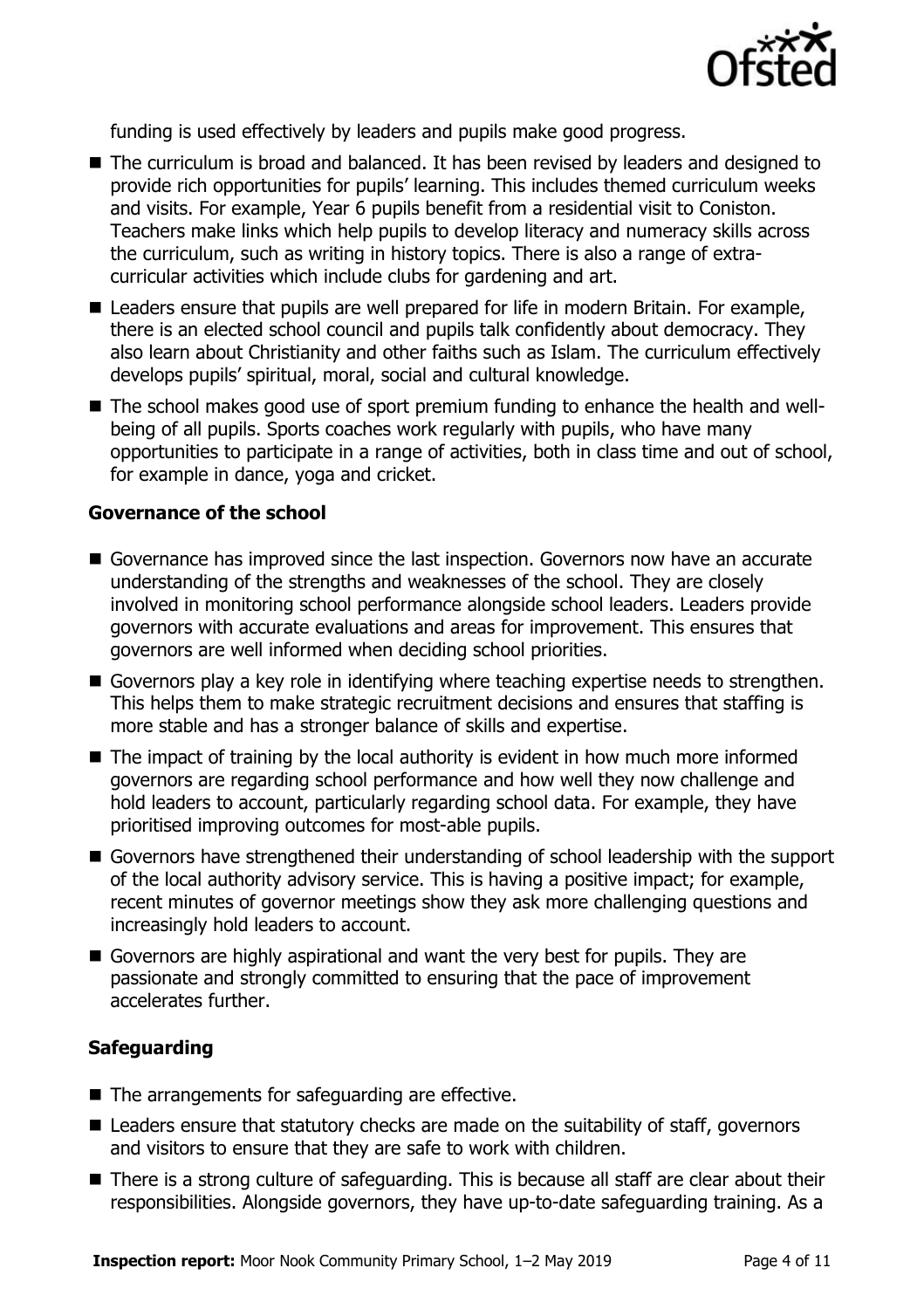

result, pupils feel safe and happy in school and know what to do if they have a concern.

 $\blacksquare$  The school employs a learning mentor who, along with other staff, enjoys positive relationships with parents and children. The support for vulnerable pupils is effective. Pupils feel safe and well cared for. All those spoken to said that they enjoy school. They are well informed about various aspects of keeping themselves safe, including when using the internet.

#### **Quality of teaching, learning and assessment Fig. 2.1 Requires improvement**

- Although improving quickly, the quality of teaching has not been consistently good over time, particularly in key stage 2. Expectations have not been high enough for all pupils and the level of challenge provided has not been sufficient, particularly in mathematics.
- Although there are examples of strong teaching in some year groups, this is not a consistent picture across the school and across subjects. Improvements are strongest in the teaching of reading and writing.
- Work is not consistently matched to meet pupils' different skills and abilities. Pupils' work shows the most able pupils are not suitably challenged because the work is sometimes too easy. Consequently, pupils do not make the progress of which they are capable.
- Teachers' approaches to developing pupils' writing skills are improving; for example, there are more opportunities for pupils to write at length and practise their skills. This is exemplified in pupils' English and topic books and in the information the school holds for current pupils, which shows stronger progress.
- The teaching of mathematics is improving but not as strongly as reading and writing. Over time, teachers have not provided pupils in key stage 2 with sufficient opportunities to apply their mathematics skills effectively. The recently appointed subject leader for mathematics has introduced new strategies in lower key stage 2 such as promoting 'rapid recall' and developing reasoning skills. Although these strategies are at a relatively early stage, there is evidence of improvement in pupils' knowledge and skills. The reorganisation of Year 6 classes is also having a positive impact. Workbooks and information from leaders show that current pupils are now making good progress.
- Reading is promoted well and is taught effectively. The good teaching of phonics and early reading has securely ensured that the proportion of pupils reaching the expected standard in the national phonics check is in line with the national average. Pupils use their secure skills to work out unknown words when reading new texts.
- Teachers' good subject knowledge adds confidence to their explanations and instructions. Questioning is used well to check on pupils' understanding and to extend learning.
- **Pupils' work shows that teachers do not consistently challenge the most able pupils to** achieve the highest standards. Consequently, too few of these pupils have the opportunity to achieve greater depth at the end of key stage 1 or the higher standards at the end of key stage 2.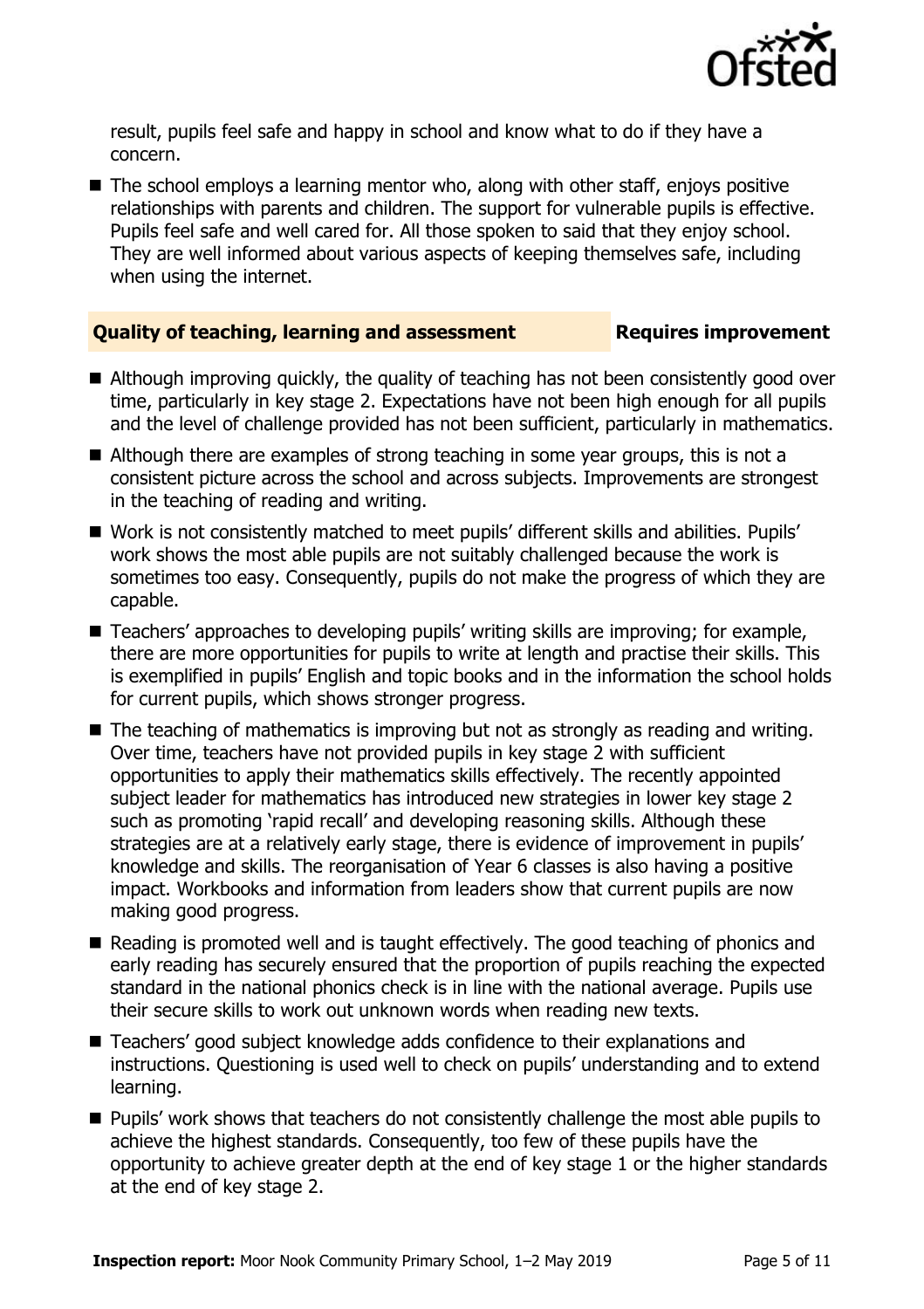

#### **Personal development, behaviour and welfare Good**

#### **Personal development and welfare**

- The school's work to promote pupils' personal development and welfare is good.
- Pupils are well informed about different types of bullying. They say that incidents of bullying rarely happen, but if concerns do arise, staff deal with them quickly.
- **Pupils say that they feel safe in school and know how to keep themselves safe. They** are very aware of the need to stay safe when using modern technology.
- **Pupils gain a good understanding of healthy lifestyles through their physical education** and science lessons. Pupils talk with confidence about how to stay safe using the internet and are aware of 'stranger danger'.
- **Pupils are friendly and helpful, and get on well together. They listen to each other and** show respect for the views and feelings of others. They play well together during breaktimes. Pupils are polite and courteous and orderly when moving around the school.
- Leaders know pupils well and provide effective support for those with identified social, emotional and behavioural needs. Leaders, teachers and the learning mentor work well with outside agencies to seek specialist advice when necessary. They use this advice effectively to meet the needs of individuals.

#### **Behaviour**

- The behaviour of pupils is good.
- Behaviour around the school and in class is good. Pupils are well-mannered and courteous, and generally display positive attitudes. However, occasionally, when learning is not matched to their needs, pupils get distracted and fidgety and can lose their attention.
- The school is a calm, friendly and welcoming environment. Pupils are very friendly, greet adults, hold doors open and show a good level of respect for others. Most pupils cooperate well in group and paired work and friendships are strong across the school.
- Leaders work hard to ensure that pupils' attendance is as high as possible. They have a wide range of strategies in place and attendance has improved. Current rates of absence are broadly in line with the national average and persistent absence, which was above the national average in 2018, is now much improved.

#### **Outcomes for pupils Requires improvement**

■ The results of national assessments show that over time, the proportion of pupils attaining the expected standard at the end of key stage 1 is broadly in line with the national average and is improving. In 2018, the proportion of pupils reaching the expected levels at the end of key stage 1 increased and was slightly above the national average in reading, writing and mathematics.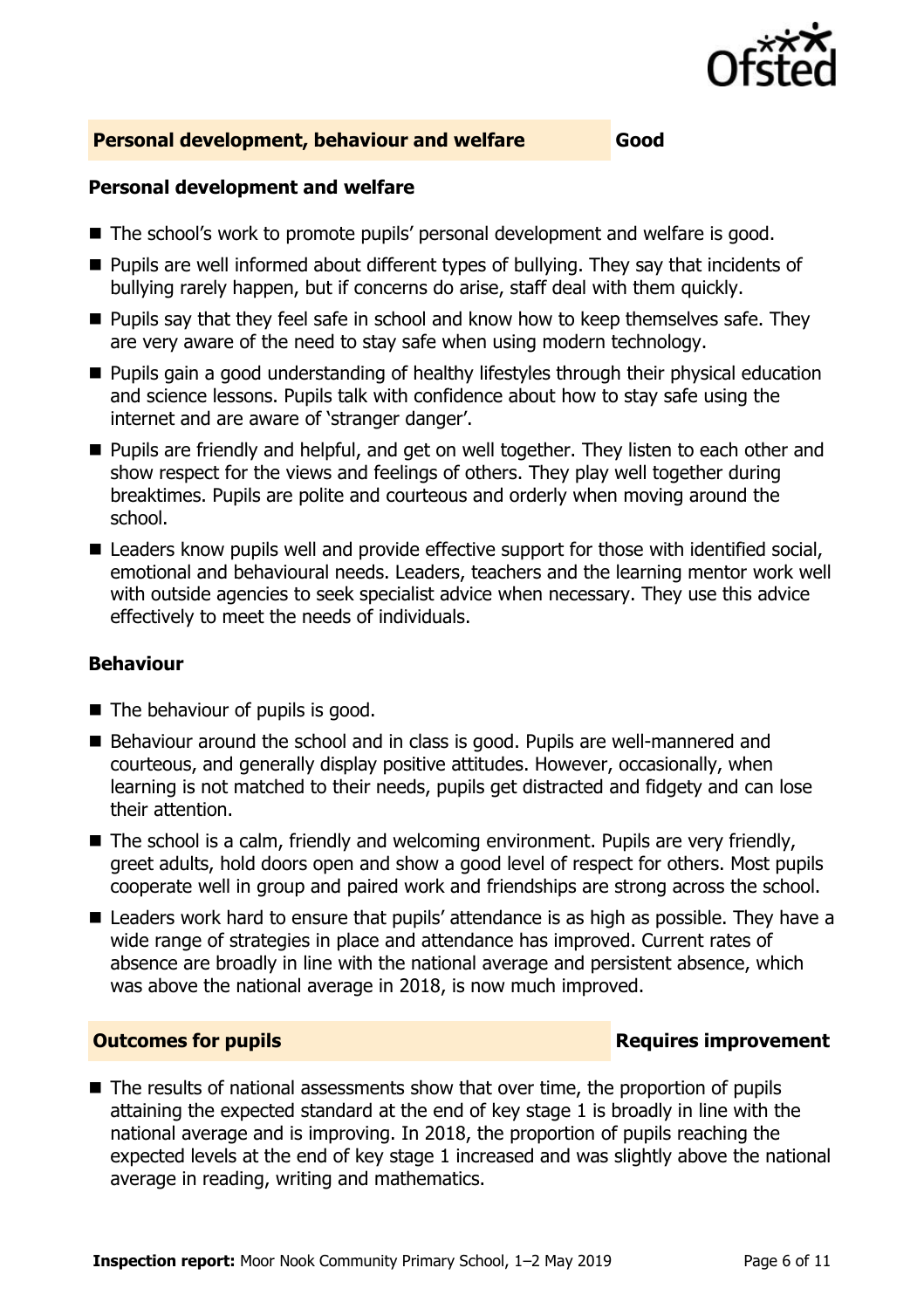

- The proportion of disadvantaged pupils attaining the expected standard has varied in recent years; however, in 2018, this was higher than the national average for reading, writing and mathematics. Data for current pupils shows that this upward trend is continuing and mathematics progress is stronger.
- In 2018, the results of national assessments at the end of Year 6 showed that the proportion of pupils reaching the expected level had improved but was slightly below the national average. This represents average progress for reading and writing. However, progress in mathematics was low, although progress was better for disadvantaged pupils. Teaching in key stage 2 is now improving and, as a result, progress is improving. School information and pupils' work show that the proportion of pupils making expected progress across key stage 2 is much higher; however, work in books shows progress is not as consistently strong in mathematics as in English.
- The proportion of pupils gaining greater depth in both key stages 1 and 2 has been low compared to national averages over time. Until recently, this group of pupils has not been targeted or challenged effectively enough. However, recent actions by leaders have ensured that it is improving for current pupils. This is also true for those pupils who are disadvantaged.
- Test results show that in the past, disadvantaged pupils' progress has been inconsistent. Leaders have analysed what the school needs to improve, particularly in key stage 2, and have taken action to strengthen teaching. This is having a positive effect for current pupils and the improvements to teaching are evident in pupils' better progress. For example, current disadvantaged pupils are making stronger progress in their writing skills since the start of this academic year.
- The proportion of pupils who reach the expected standard in the Year 1 phonics screening check is consistently in line with the national average. This is a result of wellstructured, organised phonics teaching in early years and key stage 1.

#### **Early years provision Good Good**

- The new early years leader has ensured that the early years provision, which required improvement at the time of the last inspection, is now good. Leaders have improved resources and facilities; combined with training and support for staff, this ensures that children are taught effectively and make good progress.
- The leader for early years has a clear view of the strengths and weaknesses of the early years provision. She has used this information to create a vibrant, bright and stimulating learning environment. Staff provide many opportunities for children to develop their creative abilities, both indoors and outdoors.
- Staff nurture children's learning skilfully, both academically and socially, as a result of well-planned activities and because of the positive relationships between children and adults.
- Children are very well cared for in an engaging environment. This contributes to their good behaviour. There is an effective culture of safeguarding in the early years. All statutory requirements for the welfare of children are met.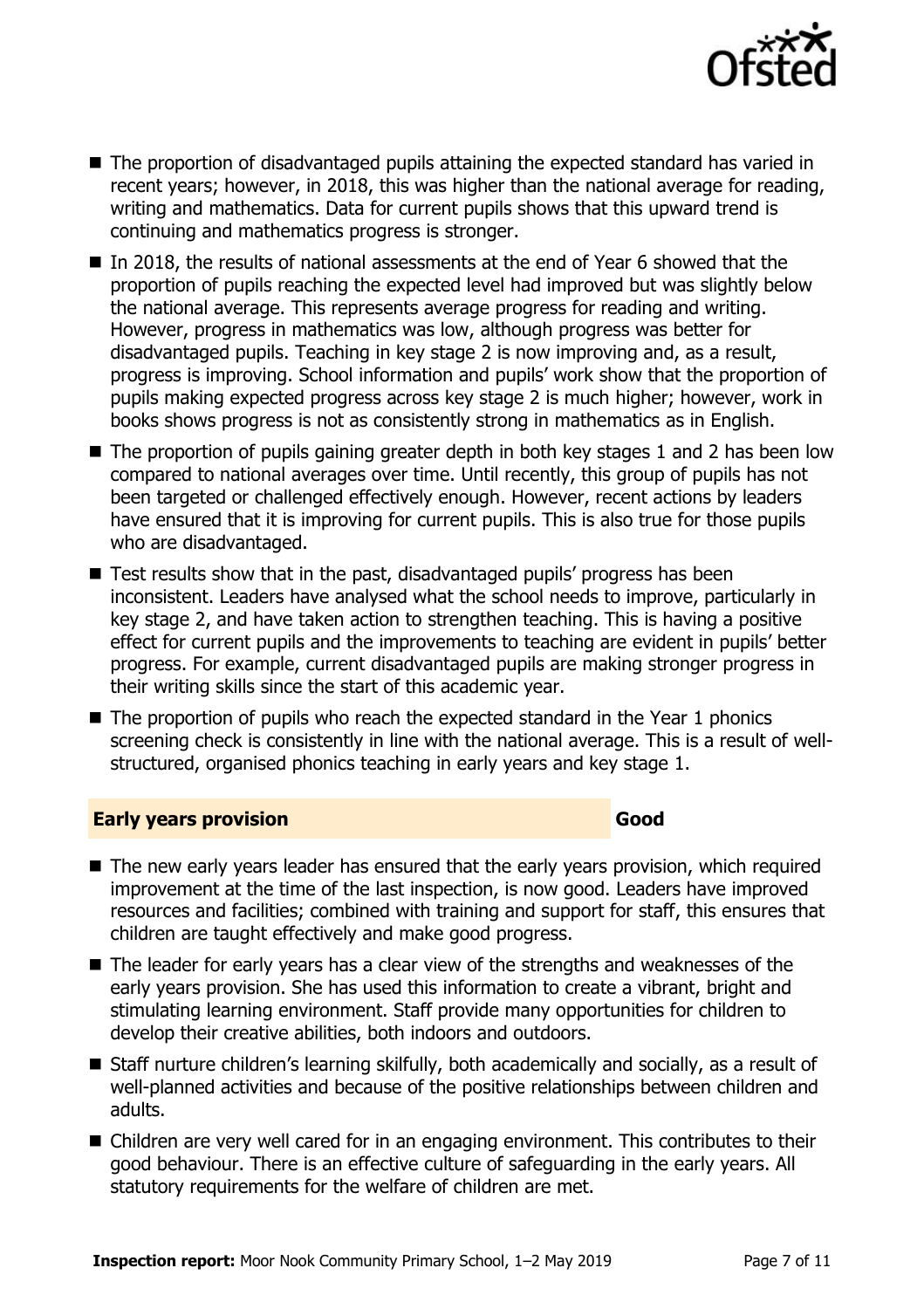

- A large proportion of pupils enter early years with knowledge, skills and abilities which are below those typical for their age. By the end of early years, the proportion of pupils who attain a good level of development is in line with the national average. This represents good progress and means that most pupils are ready for Year 1. The proportion of children exceeding a good level of development is below the national average because most-able children are not always challenged to make the progress of which they are capable.
- Strategies to assess children's development have improved and are generally accurate. Teaching staff focus on individual children and design activities around the children's needs and interests. Children show a high level of engagement and concentrate for lengthy periods because activities are generally well matched to their needs.
- Disadvantaged children make good progress because leaders ensure that additional funding is used effectively. As a result, this group of children makes similar progress to other children.
- Parents receive regular information about their child's life at school and work collaboratively to support their learning. For example, parents attend the 'Come Read with Me' sessions and this is having a positive impact on reading standards.
- Leaders liaise effectively with a range of outside agencies to support children in early years. For example, staff work closely with the speech and language therapist. This has a positive impact for the pupils who require this support.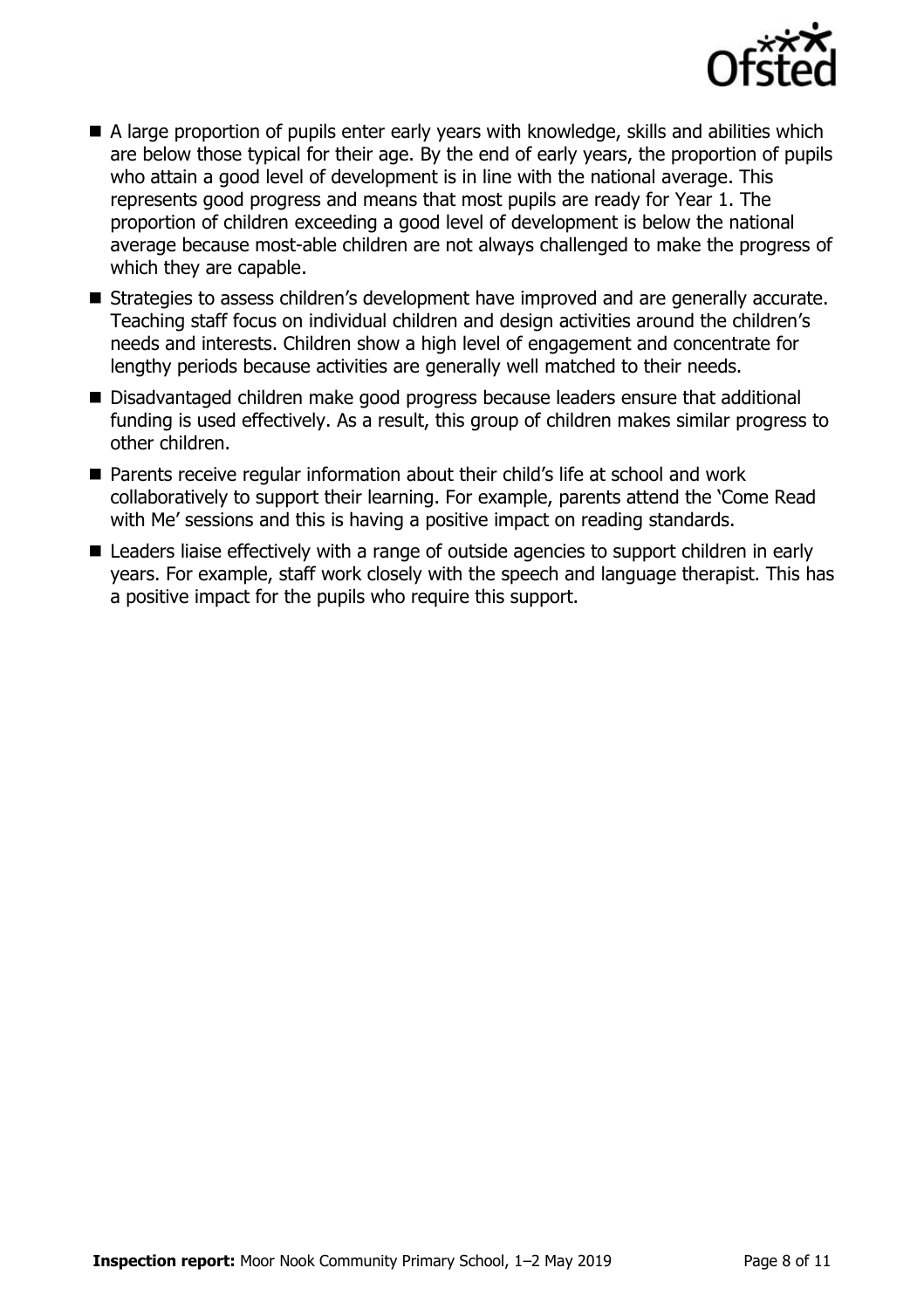

# **School details**

| Unique reference number | 119236     |
|-------------------------|------------|
| Local authority         | Lancashire |
| Inspection number       | 10057926   |

This inspection of the school was carried out under section 5 of the Education Act 2005.

| Type of school                      | Primary                      |
|-------------------------------------|------------------------------|
| School category                     | Community                    |
| Age range of pupils                 | 3 to 11                      |
| <b>Gender of pupils</b>             | Mixed                        |
| Number of pupils on the school roll | 215                          |
| Appropriate authority               | The governing body           |
| Chair                               | Cllr Brian Rollo             |
| <b>Headteacher</b>                  | Suzanne Clough               |
| Telephone number                    | 01772 796 009                |
| Website                             | www.moornook.co.uk/          |
| <b>Email address</b>                | bursar@moornook.lancs.sch.uk |
| Date of previous inspection         | 8-9 November 2016            |

### **Information about this school**

- This school is a smaller-than-average-sized primary school.
- The proportion of pupils known to be eligible for free school meals is above the national average.
- $\blacksquare$  The proportion of pupils from a minority ethnic background is below the national average. The proportion of pupils who speak English as an additional language is well below the national average.
- The proportion of pupils with SEND is near to the national average. The proportion of pupils with an education, health and care plan is below average.
- $\blacksquare$  The school runs a breakfast club.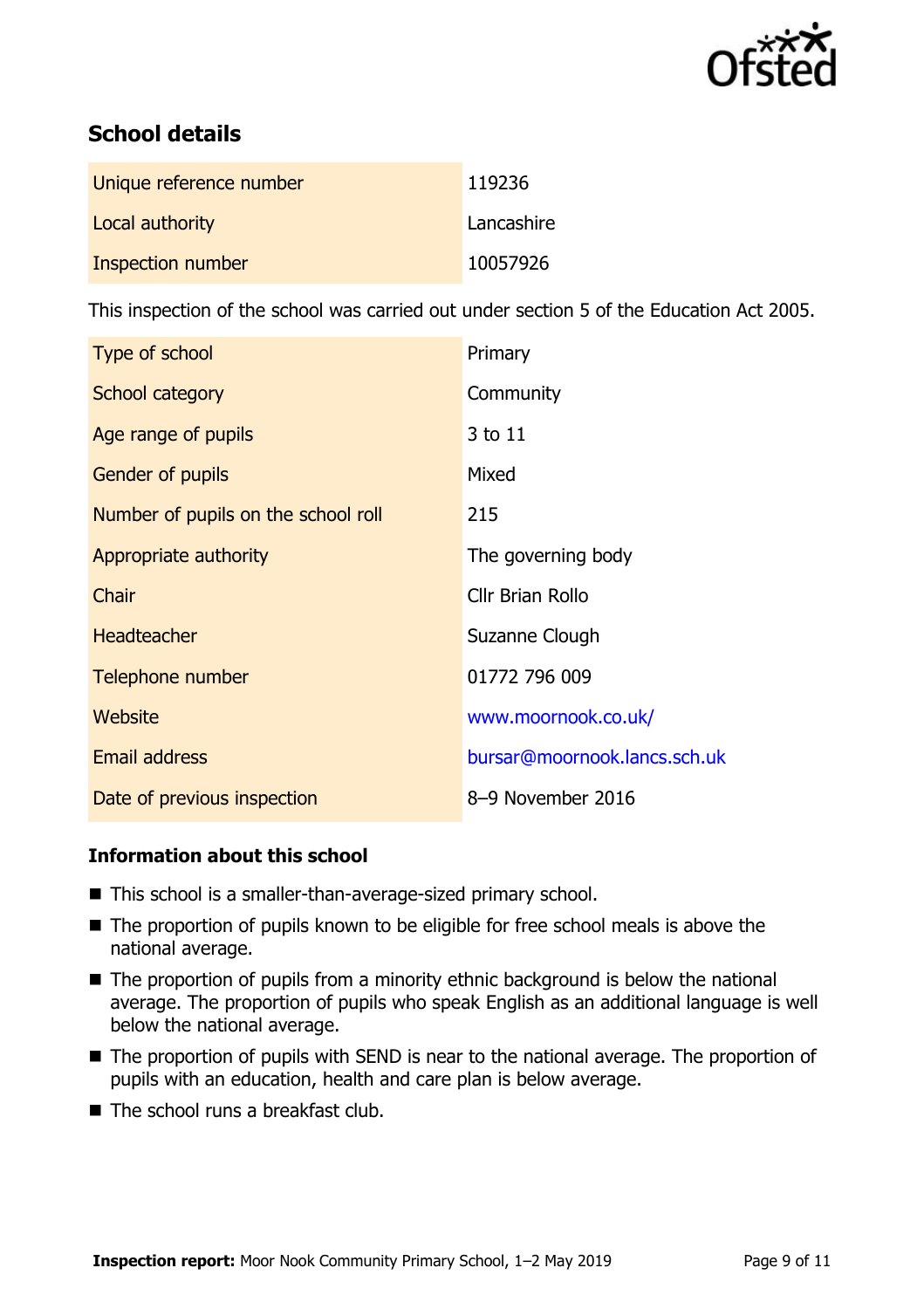

# **Information about this inspection**

- Inspectors observed learning in all classes. Inspectors held a range of meetings with the headteacher, deputy headteacher, other staff, governors and representatives of the local authority.
- A wide range of school documentation was scrutinised by inspectors, including safeguarding records, monitoring records, governors' minutes, self-evaluation documents and records relating to pupils' behaviour and attendance.
- Inspectors scrutinised a range of pupils' work, including during lessons and in meetings with leaders. They observed pupils' behaviour at breaktime and lunchtime.
- **Inspectors gained the views of pupils by speaking to them informally during lessons** and at playtime. The lead inspector also met formally with a group of pupils. The inspectors listened to some pupils read.
- Inspectors took account of 13 responses to the online questionnaire, Parent View. Inspectors also considered the school's parental questionnaires and spoke to several parents at the start of the school day. Inspectors also took into account the views of 12 staff who completed the online questionnaire.

#### **Inspection team**

Gary Bevin, lead inspector **Cary Bevin, lead inspector Cary Bevine Inspector** 

Claire Cropper Claire Cropper Claire Cropper